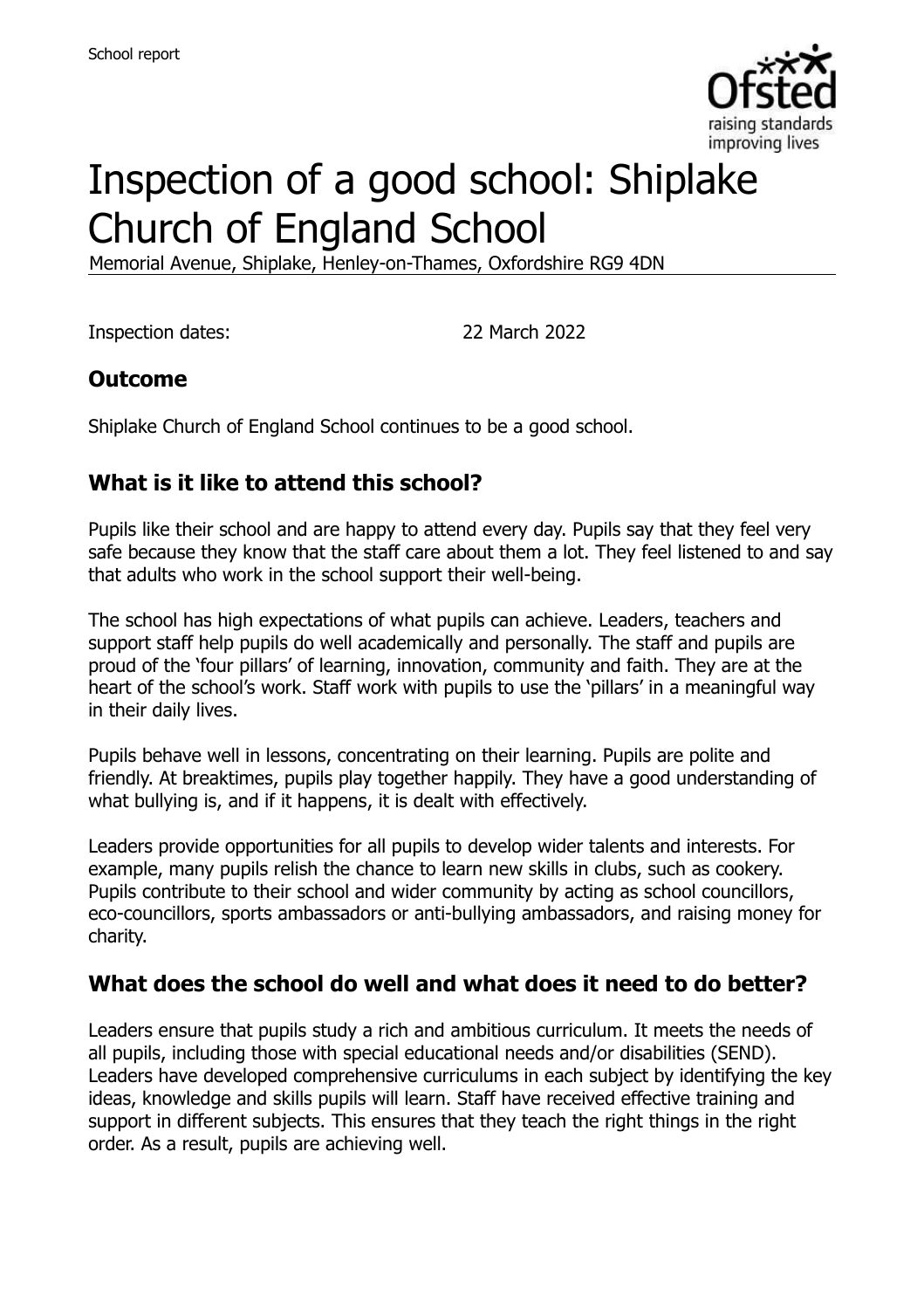

Teachers have the subject knowledge that they need to teach each subject well. Teachers encourage pupils to remember what they have learned previously. Staff also support pupils to recall key knowledge quickly. This helps to create very engaging and purposeful classrooms for pupils to learn in. Teachers check how well pupils remember and understand what has been taught. They know how to address misunderstandings and adapt their approach if they need to revisit any learning that pupils do not fully understand. However, there are times when teachers do not deepen pupils' learning sufficiently because the work set is not ambitious enough. As a result, some pupils do not always learn as well as they could.

Leaders ensure that reading is a top priority. They have developed a consistent and effective approach to the teaching of reading. Children learn phonics from the start of Reception. The daily teaching helps pupils to learn their sounds and to read words they do not recognise. Pupils read books that are matched to the sounds they know. They are keen to take these books home to practise. As a result, younger children and older pupils alike become fluent and confident readers. Pupils who fall behind receive effective support so that they can catch up quickly. Staff promote a love of reading.

Leaders have high expectations for pupils with SEND. The special educational needs coordinator (SENCo) works closely with teachers. They accurately identify the extra support that pupils with SEND need. The work set for these pupils in different subjects matches their prior knowledge and helps them to learn well. Support plans contain the strategies staff can use to help pupils with their learning.

Pupils have very positive attitudes to their learning. Leaders expect pupils to be responsible. Staff have designed a curriculum that teaches pupils how to understand their own actions and make the right choices. The school is calm and orderly with an extremely purposeful atmosphere. In the early years, children are adept at taking turns and sharing. Children are very enthusiastic when tackling activities.

Leaders provide a range of broader opportunities for all pupils. These experiences help pupils' personal development. Pupils learn to care for their local environment through countryside walks and activities. In personal, social and health education lessons, pupils share ideas and feelings confidently. Pupils learn how to recognise their emotions and manage their responses to different situations. This helps them to develop strong interpersonal skills. Staff teach pupils to recognise and respect individual differences. Pupils listen to and value the opinions of others.

Staff communicate and work well together. They value how they can speak to senior leaders about professional matters, such as workload. This is because levels of trust are high. Any concerns raised by staff are acted upon quickly by senior leaders. Consequently, staff say that they enjoy their work and that it is manageable.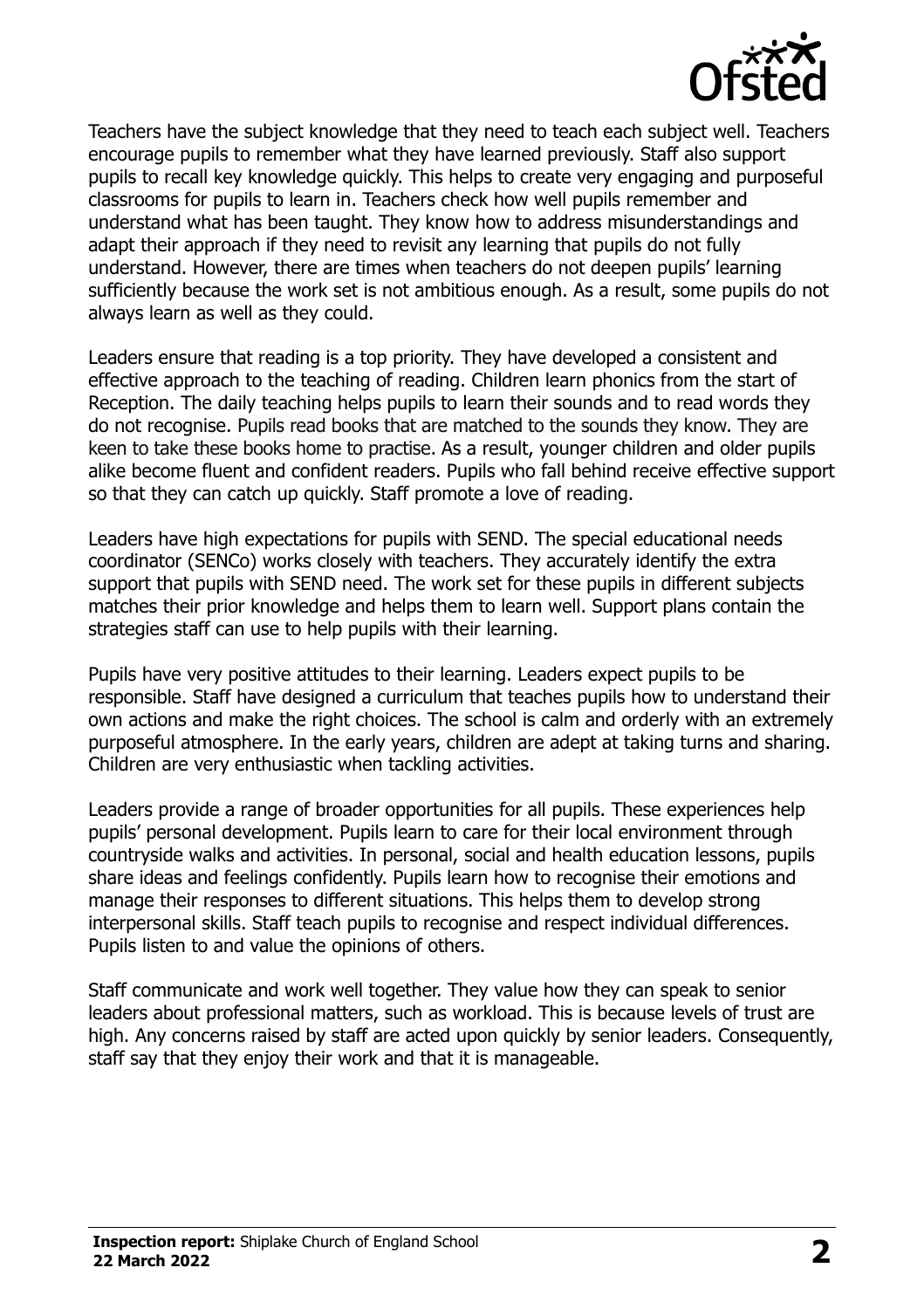

# **Safeguarding**

The arrangements for safeguarding are effective.

Pupils' welfare is a top priority for the school. Leaders make sure that all staff know that safeguarding is their responsibility. Staff receive regular training and updates. They know who to share information with and how to communicate any concerns.

Leaders work well with external agencies to ensure that pupils are kept safe. There are frequent meetings between school leaders and other professionals. This means that pupils and their families receive the right help and guidance.

Leaders have developed effective systems to support the safer recruitment of staff. They complete methodical checks on potential employees.

#### **What does the school need to do to improve?(Information for the school and appropriate authority)**

Sometimes, teachers do not take full account of what some pupils already know and understand when planning to deepen pupils' learning. This means that these pupils do not always learn as well as they could. Leaders need to ensure that teachers are suitably ambitious in their planning and teaching.

# **Background**

When we have judged a school to be good, we will then normally go into the school about once every four years to confirm that the school remains good. This is called a section 8 inspection of a good or outstanding school, because it is carried out under section 8 of the Education Act 2005. We do not give graded judgements on a section 8 inspection. However, if we find evidence that a school would now receive a higher or lower grade, then the next inspection will be a section 5 inspection. Usually this is within one to two years of the date of the section 8 inspection. If we have serious concerns about safeguarding, behaviour or the quality of education, we will deem the section 8 inspection as a section 5 inspection immediately.

This is the second section 8 inspection since we judged the school to be good in September 2011.

### **How can I feed back my views?**

You can use [Ofsted Parent View](https://parentview.ofsted.gov.uk/) to give Ofsted your opinion on your child's school, or to find out what other parents and carers think. We use information from Ofsted Parent View when deciding which schools to inspect, when to inspect them and as part of their inspection.

The Department for Education has further quidance on how to complain about a school.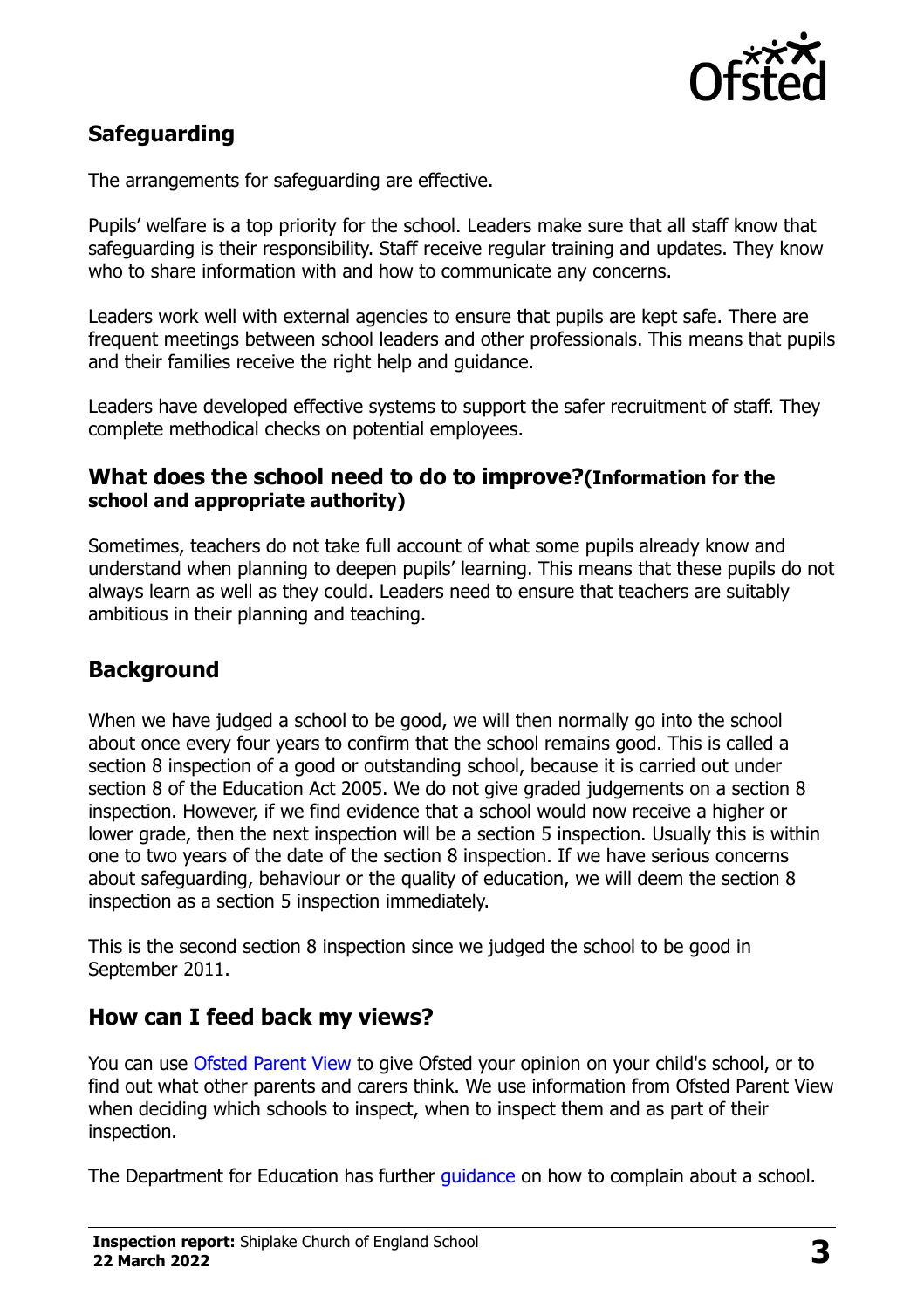

If you are the school and you are not happy with the inspection or the report, you can [complain to Ofsted.](https://www.gov.uk/complain-ofsted-report)

# **Further information**

You can search for [published performance information](http://www.compare-school-performance.service.gov.uk/) about the school.

In the report, ['disadvantaged pupils'](http://www.gov.uk/guidance/pupil-premium-information-for-schools-and-alternative-provision-settings) refers to those pupils who attract government pupil premium funding: pupils claiming free school meals at any point in the last six years and pupils in care or who left care through adoption or another formal route.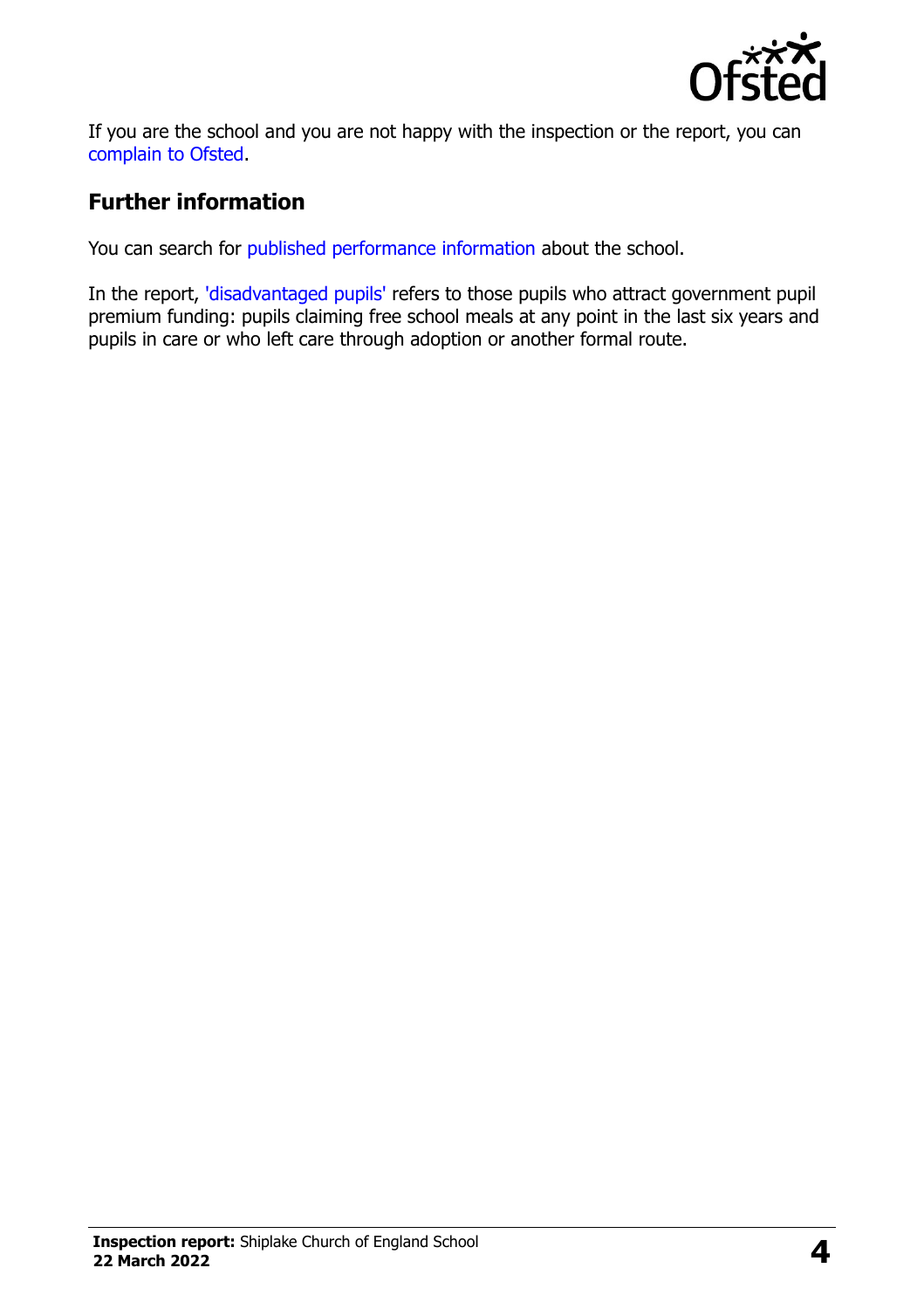

# **School details**

| Unique reference number             | 123203                                                               |
|-------------------------------------|----------------------------------------------------------------------|
| <b>Local authority</b>              | Oxfordshire                                                          |
| <b>Inspection number</b>            | 10211060                                                             |
| <b>Type of school</b>               | Primary                                                              |
| <b>School category</b>              | Voluntary aided                                                      |
| Age range of pupils                 | 4 to 11                                                              |
| <b>Gender of pupils</b>             | Mixed                                                                |
| Number of pupils on the school roll | 138                                                                  |
| <b>Appropriate authority</b>        | The governing body                                                   |
| <b>Chair of governing body</b>      | Jane Chesters                                                        |
| <b>Headteacher</b>                  | Katherine Page-Howie                                                 |
| Website                             | www.shiplakeprimary.org.uk                                           |
| Date of previous inspection         | 6 December 2016, under section 8 of the<br><b>Education Act 2005</b> |

# **Information about this school**

- This is a Church of England primary school. The school's next section 48 Statutory Inspection of Anglican and Methodist Schools is due in the next year. The last inspection of this type took place in December 2016.
- The school does not currently use any alternative provision.

# **Information about this inspection**

- This was the first routine inspection the school received since the COVID-19 pandemic began. Inspectors discussed the impact of the pandemic with leaders and have taken that into account in their evaluation of the school.
- Inspectors met with the headteacher, two senior leaders and the SENCo. The lead inspector met with six governors, including the chair of the governing body. He also conducted a telephone call with the diocesan representative and a representative from the local authority.
- The inspectors carried out deep drives in these subjects: reading, mathematics and history. For each deep dive, the inspector met with subject leaders, looked at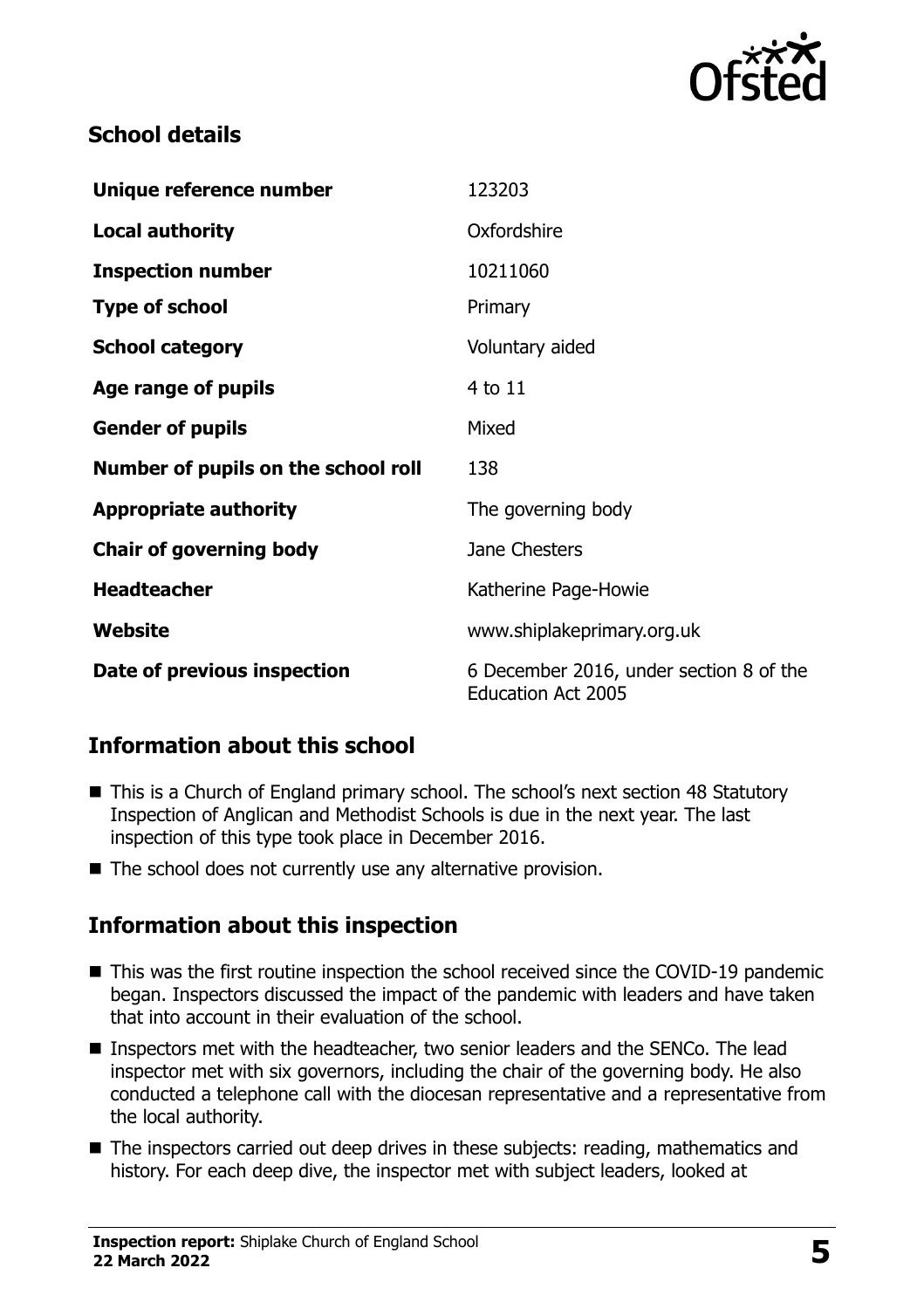

curriculum plans, visited a sample of lessons, spoke to teachers, spoke to some pupils about their learning and looked at samples of pupils' work.

- Inspectors reviewed a range of documentation relating to safeguarding and spoke with pupils and staff, including the designated safeguarding lead.
- The inspectors took account of the 62 responses to Ofsted's Parent View, including the free-text responses. They also took account of the views of staff and pupils through the 15 responses to the staff survey and the six responses to the pupil survey.
- **Inspectors reviewed a range of documentation relating to safeguarding and spoke with** pupils and staff, including the designated safeguarding lead.

#### **Inspection team**

Richard Blackmore, lead inspector Ofsted Inspector

Bill James **Discriming Contract Contract Contract Contract Contract Contract Contract Contract Contract Contract Contract Contract Contract Contract Contract Contract Contract Contract Contract Contract Contract Contract C**